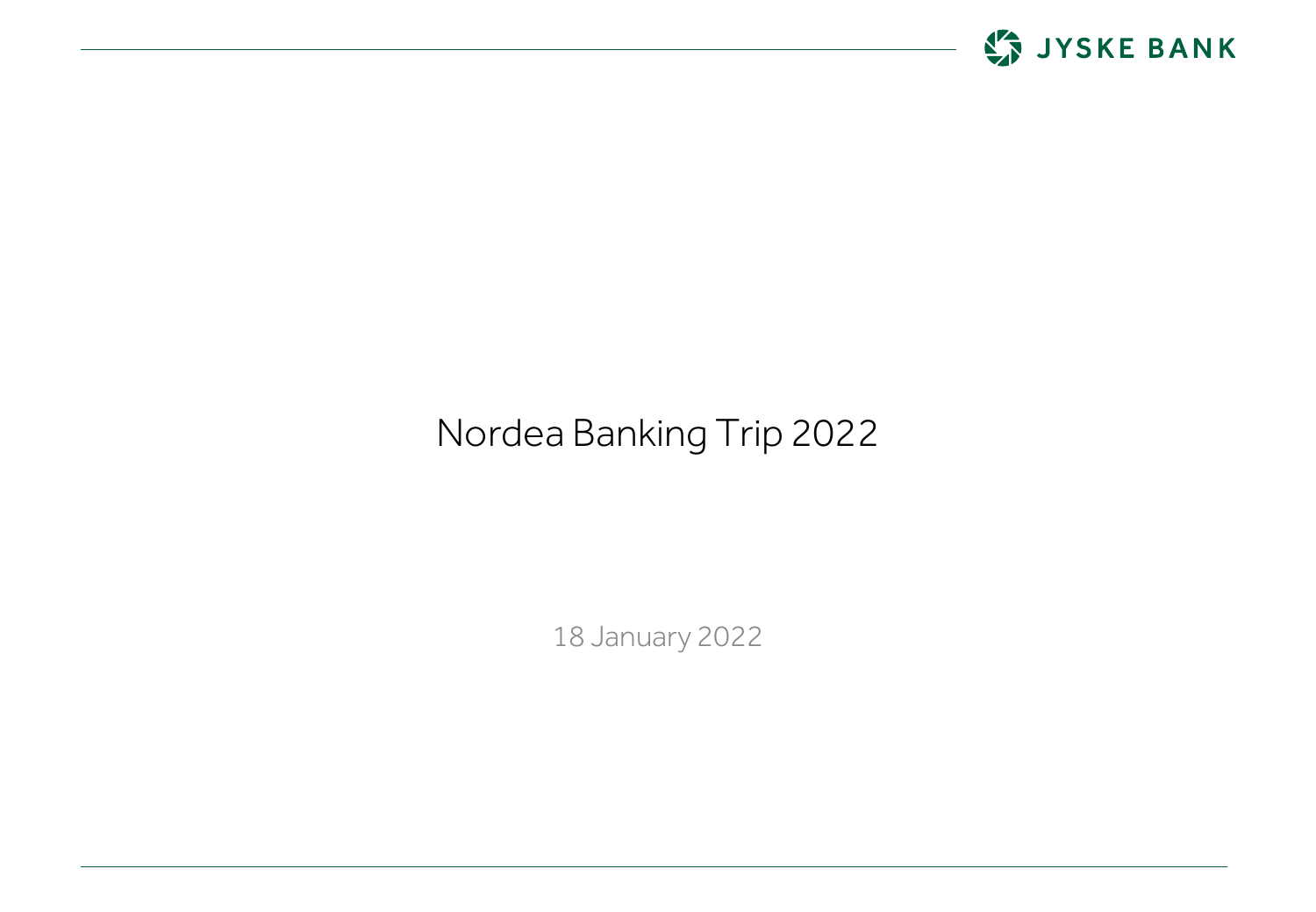

| Another strong year   | Earnings per share of DKK 40-46 expected for 2022 vs. the all-time high level of DKK 42 in 2021.        |
|-----------------------|---------------------------------------------------------------------------------------------------------|
| Increasing momentum   | Corporate lending momentum improving; continued growth in savings products, incl. pensions.             |
| Repricing initiatives | Benefitting from material changes to fee structure as well as reduced deposit rates.                    |
| Continued cost focus  | Tight cost management to remain a priority; finalisation of capital markets programme to be a tailwind. |
| Solid credit quality  | Significant COVID-19 buffer amid very low levels of write-offs and non-performing loans.                |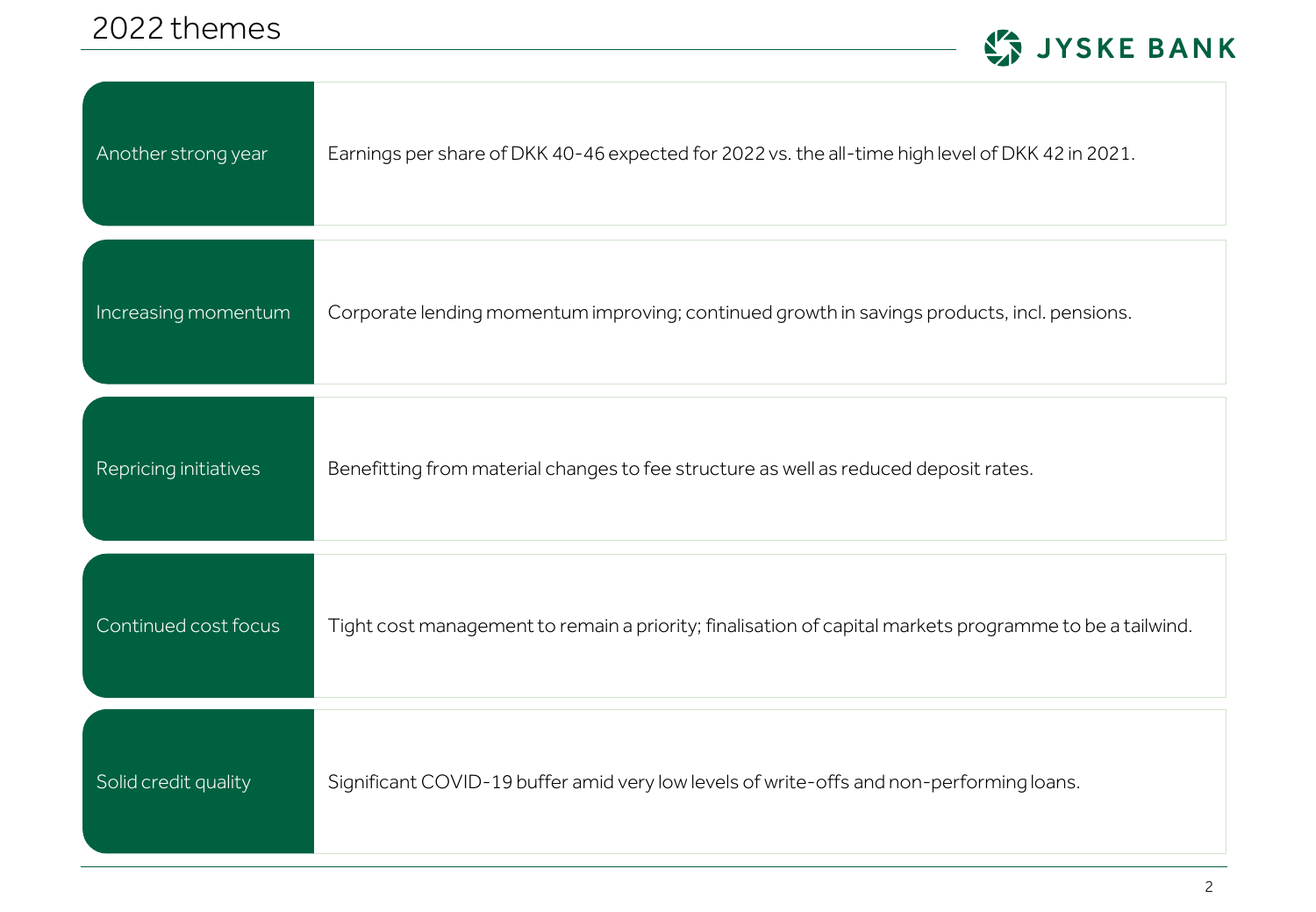## Highest EPS in Jyske Bank's history expected for 2022

Profitability initiatives, lending growth and continued strong credit quality



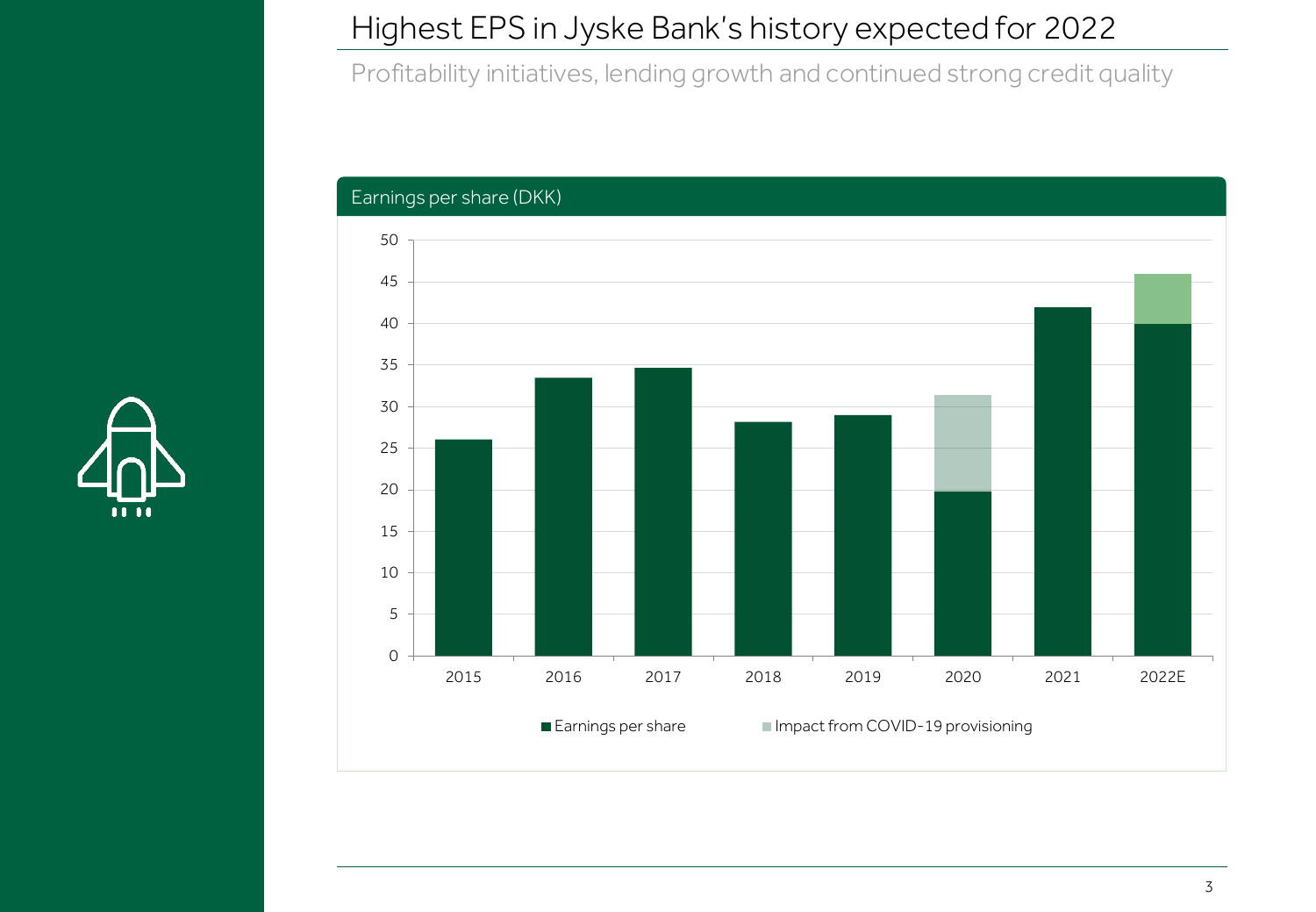#### Lending growth showing signs of improving momentum

Jyske Bank's bank lending grew >2% q/q in Q3 – the highest rate since 2017

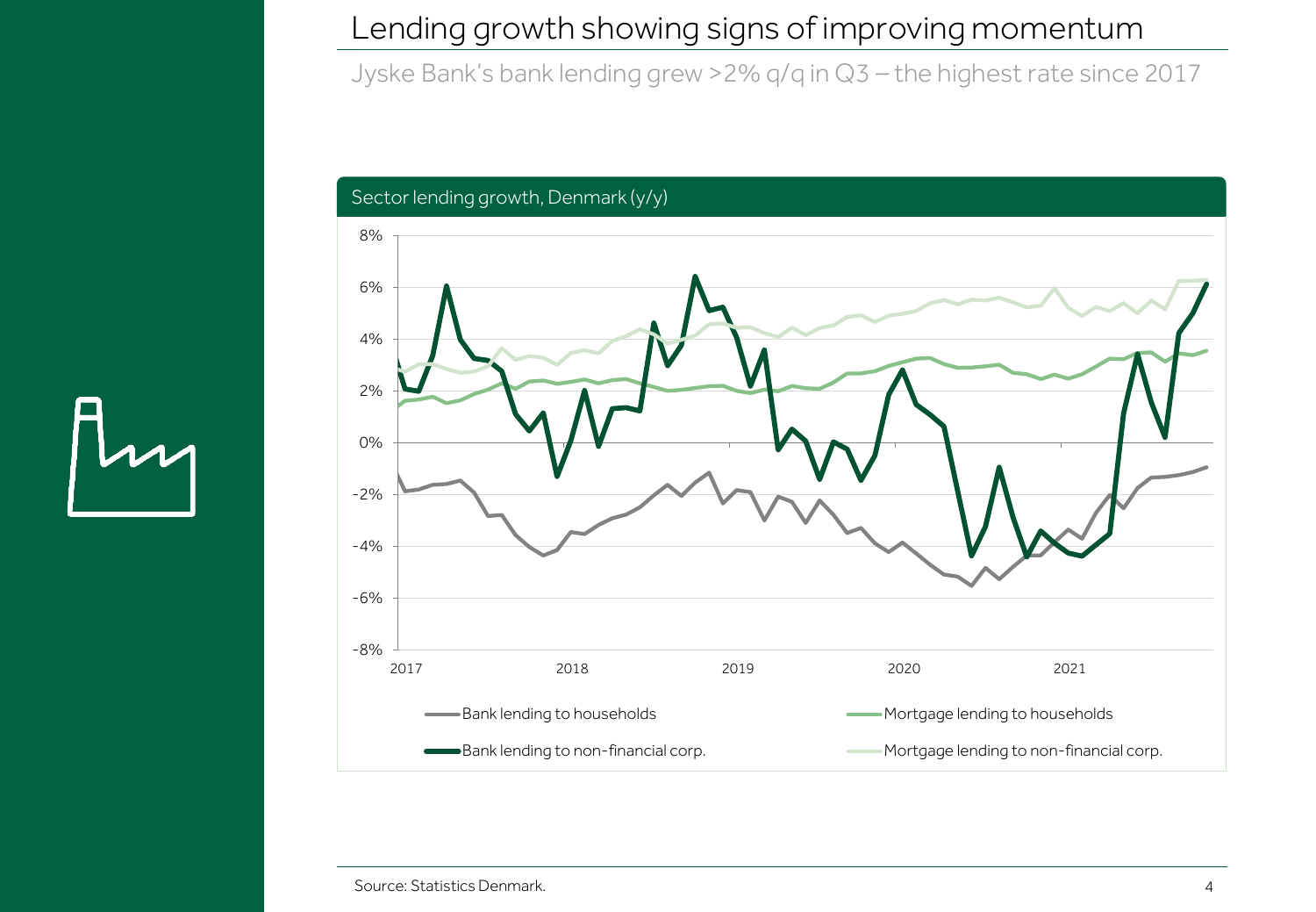#### Private and corporate deposit rates lowered further in Q4

Fully implemented deposit rate initiatives to lift ROE >2pp p.a. vs. Q2'19



 $\frac{1}{2}$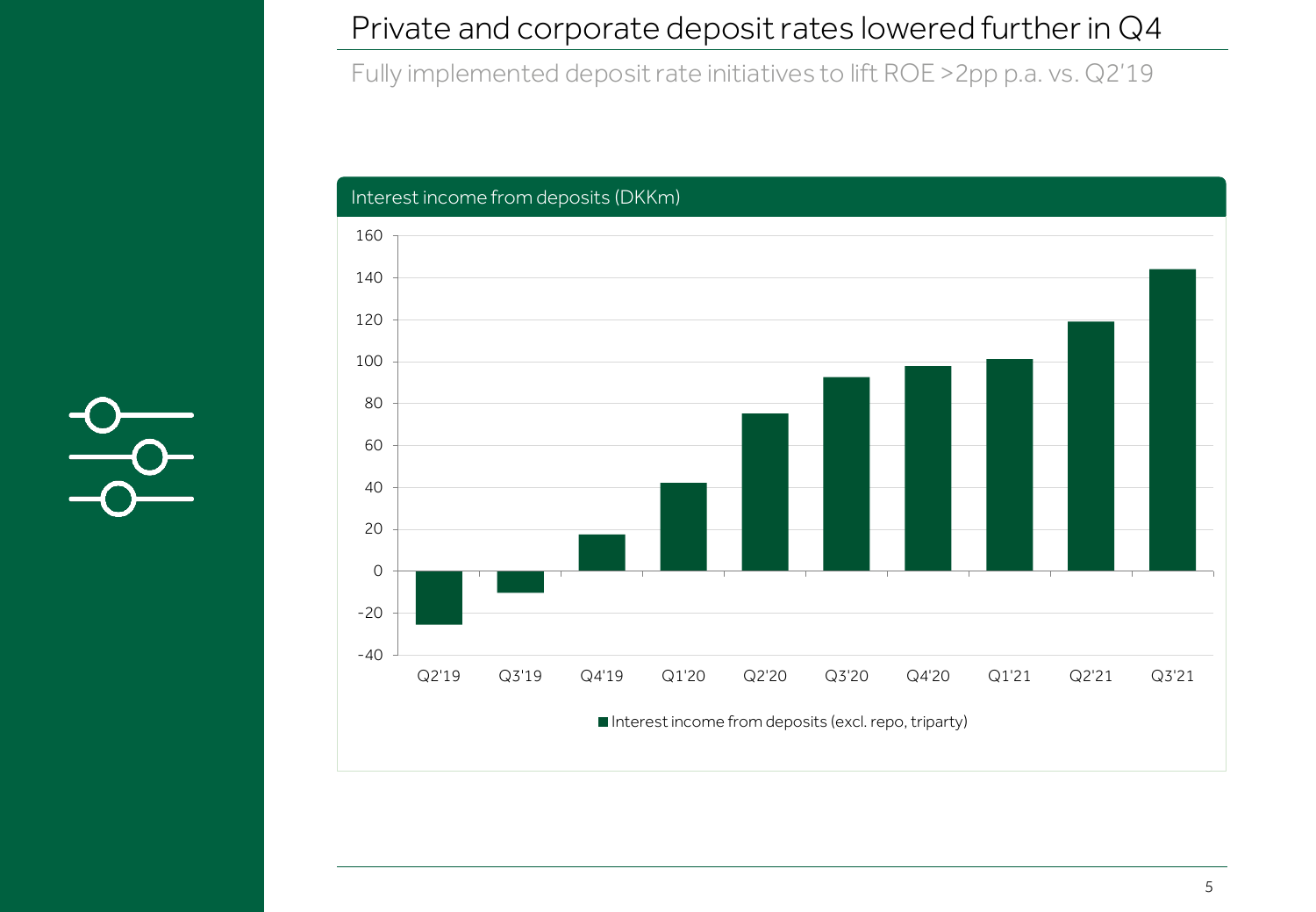#### New customer programme to strengthen profitability further

Smaller customers to pay platform access fee from 1 April 2022



| Segment           | Jyske Hverdag      | <b>Jyske Plus</b>        | Jyske Premium            |
|-------------------|--------------------|--------------------------|--------------------------|
| Scope of business | DKK <250,000       | DKK 250,000-1,500,000    | DKK > 1,500,000          |
| Overall pricing   | Higher than before | Unchanged/slightly lower | Unchanged/slightly lower |
| Platform access   | DKK 480 p.a.       | DKK 0 p.a.               | DKK 0 p.a.               |
| VISA/Dankort      | DKK 350 p.a.       | DKK 350 p.a.             | DKK 0 p.a.               |
| Payment form      | DKK4               | DKK <sub>2</sub>         | DKK 0                    |
| Money transfer    | <b>DKK 2-4</b>     | <b>DKK 0-2</b>           | DKK 0                    |
| Cash withdrawal   | <b>DKK15</b>       | <b>DKK15</b>             | <b>DKK10</b>             |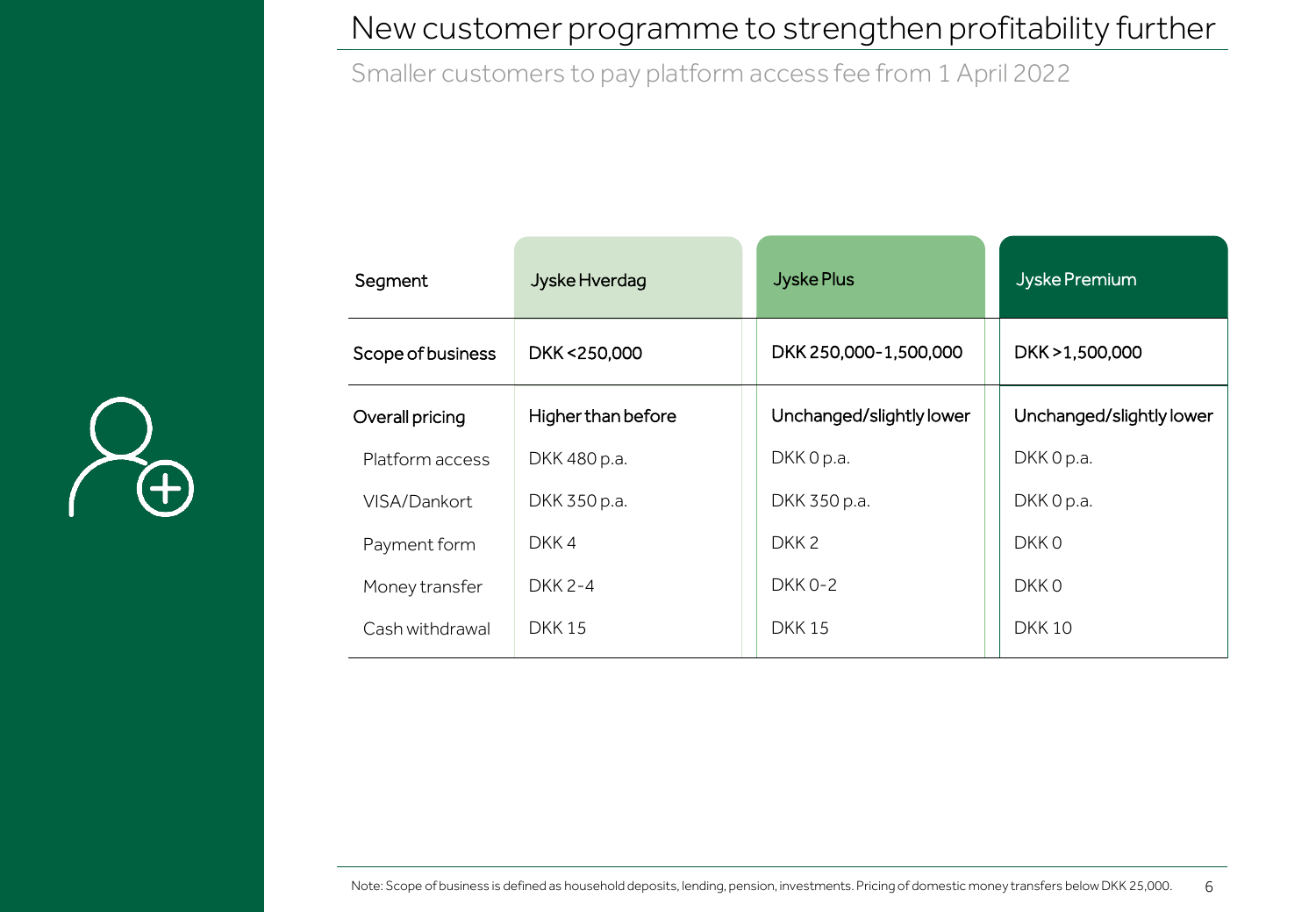#### Major headcount reduction in addition to repricing initiatives

Number of FTE's reduced by 27% since merger with BRFkredit

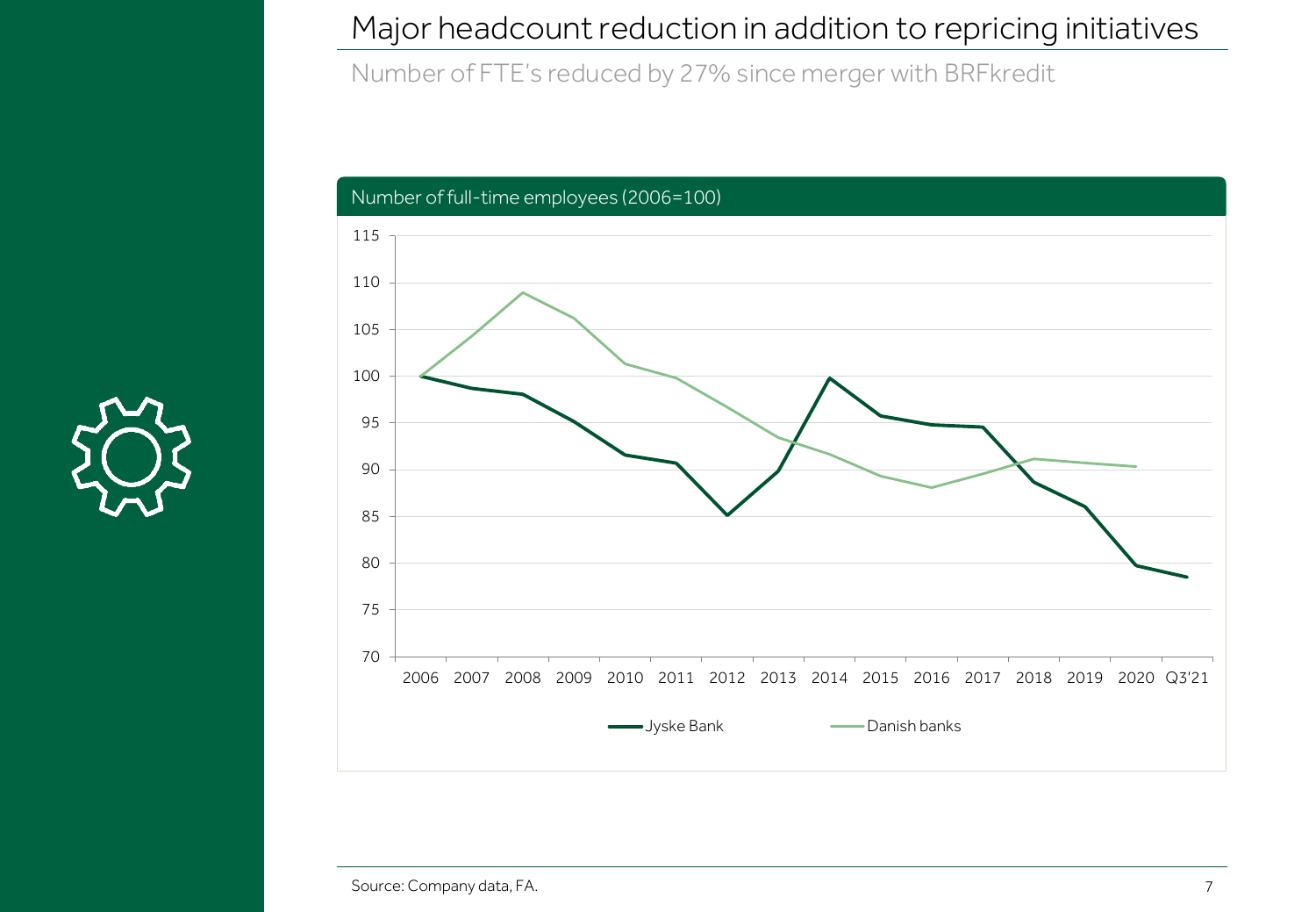## Management's estimate intact, up DKK +1bn vs. end-2019

DKK +330m in Q2 and Q3 amid reversals; very low level of write-offs and NPL